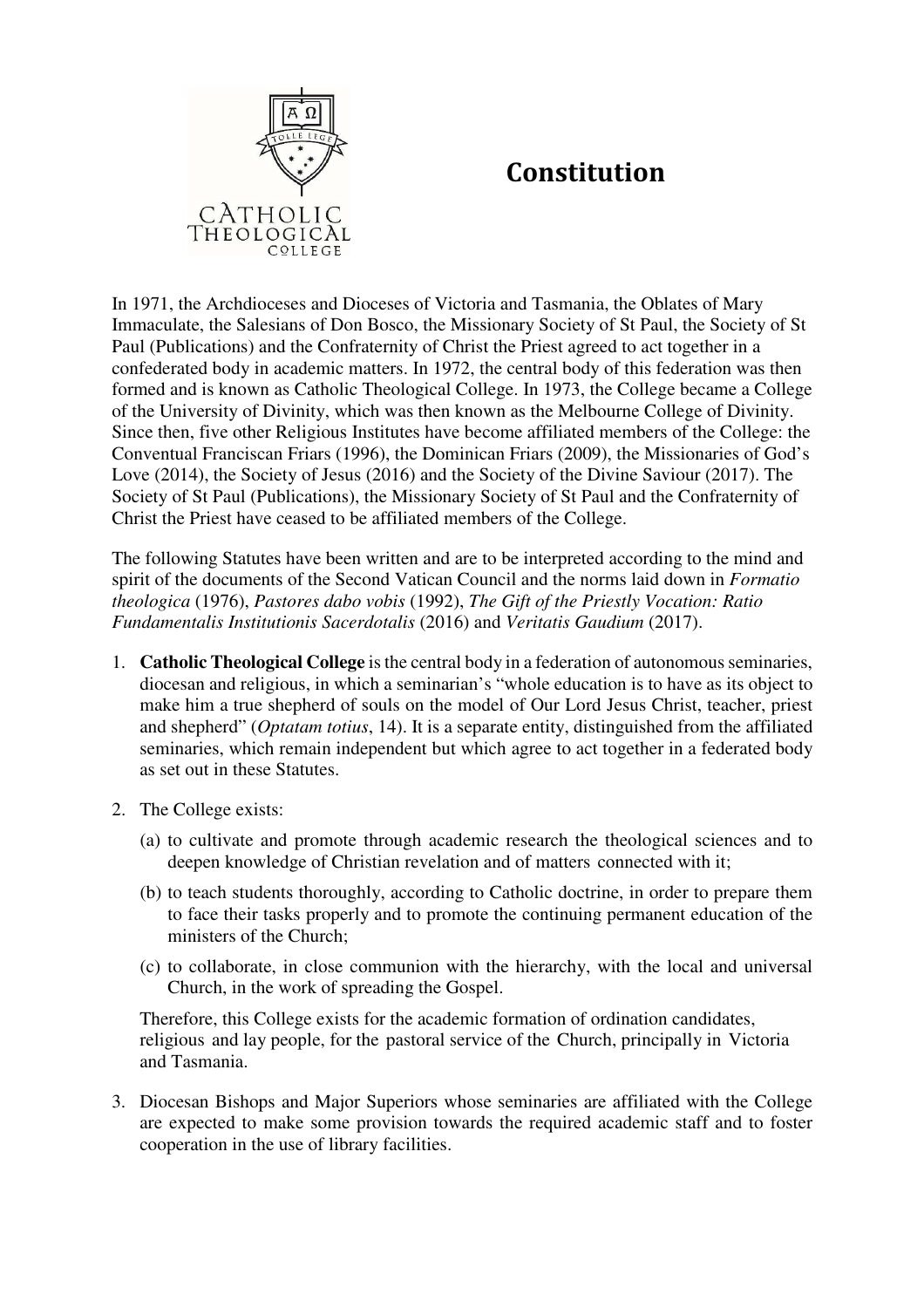- 4. The use of the joint library facilities is regulated in accordance with the agreement between the College and the affiliated seminaries, which retain ownership, dominion and financial responsibility for their own libraries, which form constituent parts of the Catholic Theological College Library.
- 5. Additional seminaries may be approved by the Senate of the College to affiliate with the College with the same rights and privileges as those of the founding seminaries. Any seminary may cease to be affiliated with the College by voluntary withdrawal on twelve months' notice. Such a seminary may subsequently re-apply to the Senate for a resumption of affiliation with the College.
- 6. The **Senate** of the College consists of:
	- (a) The Diocesan Bishops of the Sees in Victoria and Tasmania, each of whom may attend meetings personally or appoint a delegate with full power to act in his name;
	- (b) The Major Superiors whose seminaries are affiliated with the College, each of whom may attend meetings personally or appoint a delegate with full power to act in his name;
	- (c) The Master of the College, the Deputy Master, and two academic staff members elected by and from those determined by the Academic Board to be eligible for appointment as Head of Department; and
	- (d) up to six members appointed for a term of four years, each of whom may be reappointed, normally for no more than two consecutive terms.
- 7. The Academic Dean, the Associate Dean (Postgraduate and Research) and the Heads of Department attend Senate meetings as required by the Senate, but do not have voting rights.
- 8. The process for appointing a member as described in Section 6(d) is as follows:
	- (a) Six months before the final meeting of the Senate each year, the President of the College (or his delegate) shall convene a meeting of a Nominations Committee comprising:
		- i. the President of the College, or a person nominated by the President;
		- ii. the Vice-Chancellor of the University of Divinity, or a person nominated by the Vice-Chancellor; and
		- iii. the Master of the College.
	- (b) The Nominations Committee, considering whether there will be actual or anticipated vacancies during the coming year, may recommend whether or not new appointments should be made.
	- (c) In the event of the Nominations Committee recommending that one or several appointment(s) be made, the Committee shall prepare a list of potential candidates to be considered for appointment to the Senate. The list is to be prepared in the light of:
		- i. the Senate's current membership;
		- ii. the current strategic plans of the College and the University;
		- iii. the expertise required by the Senate as a whole; and
		- iv. ensuring that the Senate as a whole reflects the broad range of the College's stakeholders and partners.
	- (d) The Senate shall appoint members after considering the recommendations of the Nominations Committee.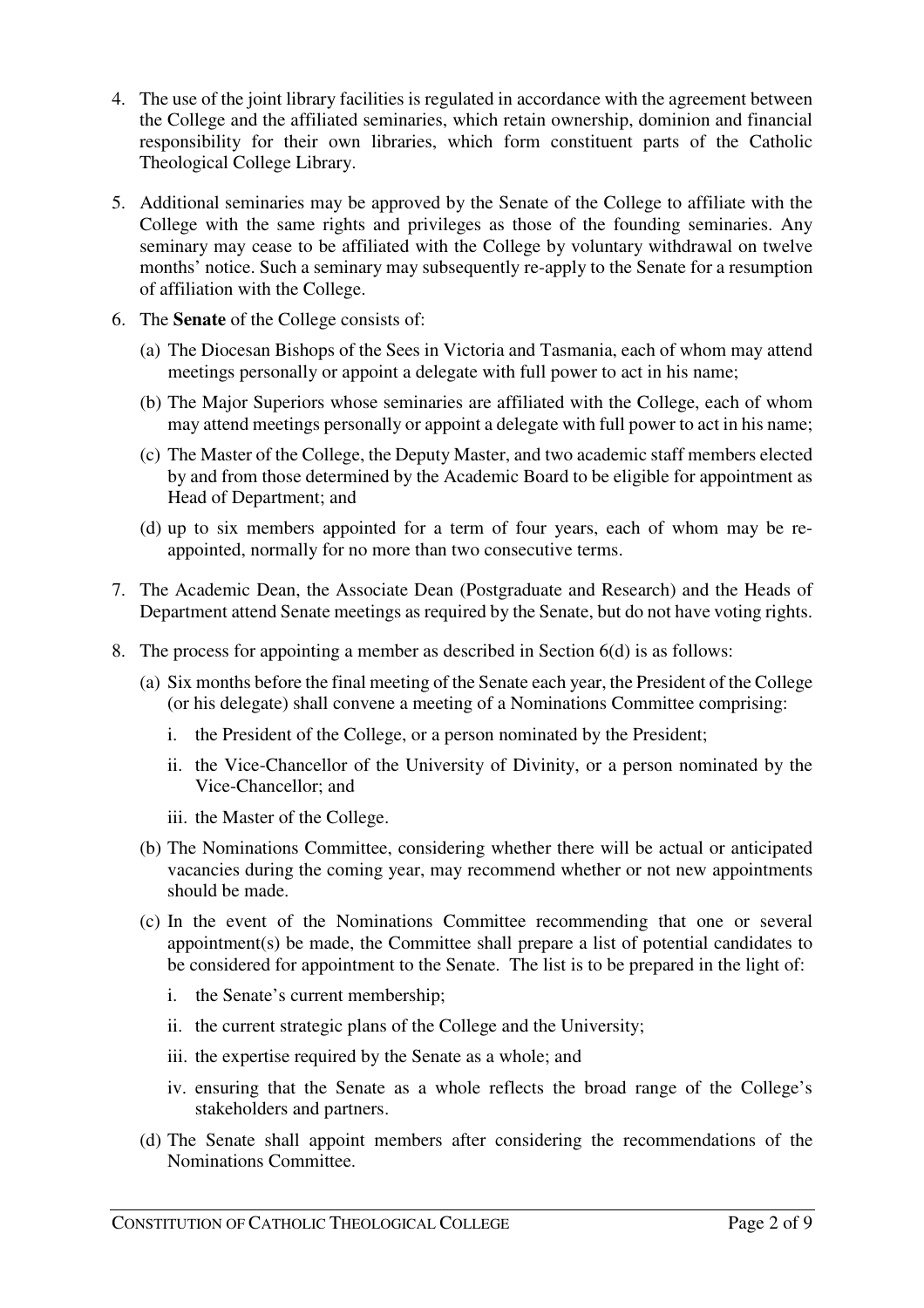- 9. The Archbishop of Melbourne is the President of the College and Chairman of the Senate. He calls meetings of the Senate at least twice a year and presides over them. In his absence, a deputy appointed by him presides in his place. During a vacancy of the See of Melbourne, the most senior bishop present presides.
- 10. The Senate is the supreme governing body of the College. It accepts, amends or rejects the advice of the Academic Board or returns it for review. The Senate appoints and employs academic staff and, saving the legitimate academic autonomy of the Academic Board, approves units. The Senate hears appeals from the Master or any member of the academic staff with regard to the policy and practice of the Academic Board.
- 11. The Senate determines financial policy and is responsible for the ratification of the annual budget. The Senate regulates the payment of academic staff, and sets all fees.
- 12. The College, as a college, may confer awards and diplomas as approved by the Senate.
- 13. The **Academic Board** consists of:
	- (a) the Master;
	- (b) the Deputy Master;
	- (c) the Academic Dean
	- (d) the Associate Dean (Postgraduate and Research);
	- (e) the Heads of Department;
	- (f) one other elected academic staff member from each department; and
	- (g) two elected students.

The Board may co-opt up to three other members. The elected staff member is elected from and by those teaching in the department.

- 14. Members of the Academic Board serve for a period of four years, except for the student members who serve for a period of twelve months. These terms can be multiple. Membership of the Board expires when an elected member ceases to be an academic staff member or a student of the College. In the event of a casual vacancy in the Academic Board, the vacancy is filled by means of an election for the period remaining.
- 15. The Academic Board, while respecting the principle of subsidiarity with regard to the departments and their heads, makes general academic policy with regard to teaching and research, maintaining a satisfactory standard of studies, assisting and encouraging research, approving curricula presented to it by the departments and supervising the discipline of studies, examinations and assessments.
- 16. All meetings of the Senate and the Academic Board require a quorum of two-thirds of the members of the particular body for the validity of their acts.
- 17. The **Master** is a priest appointed by the Senate, for a term of four years. He may be reappointed and is never the Academic Dean.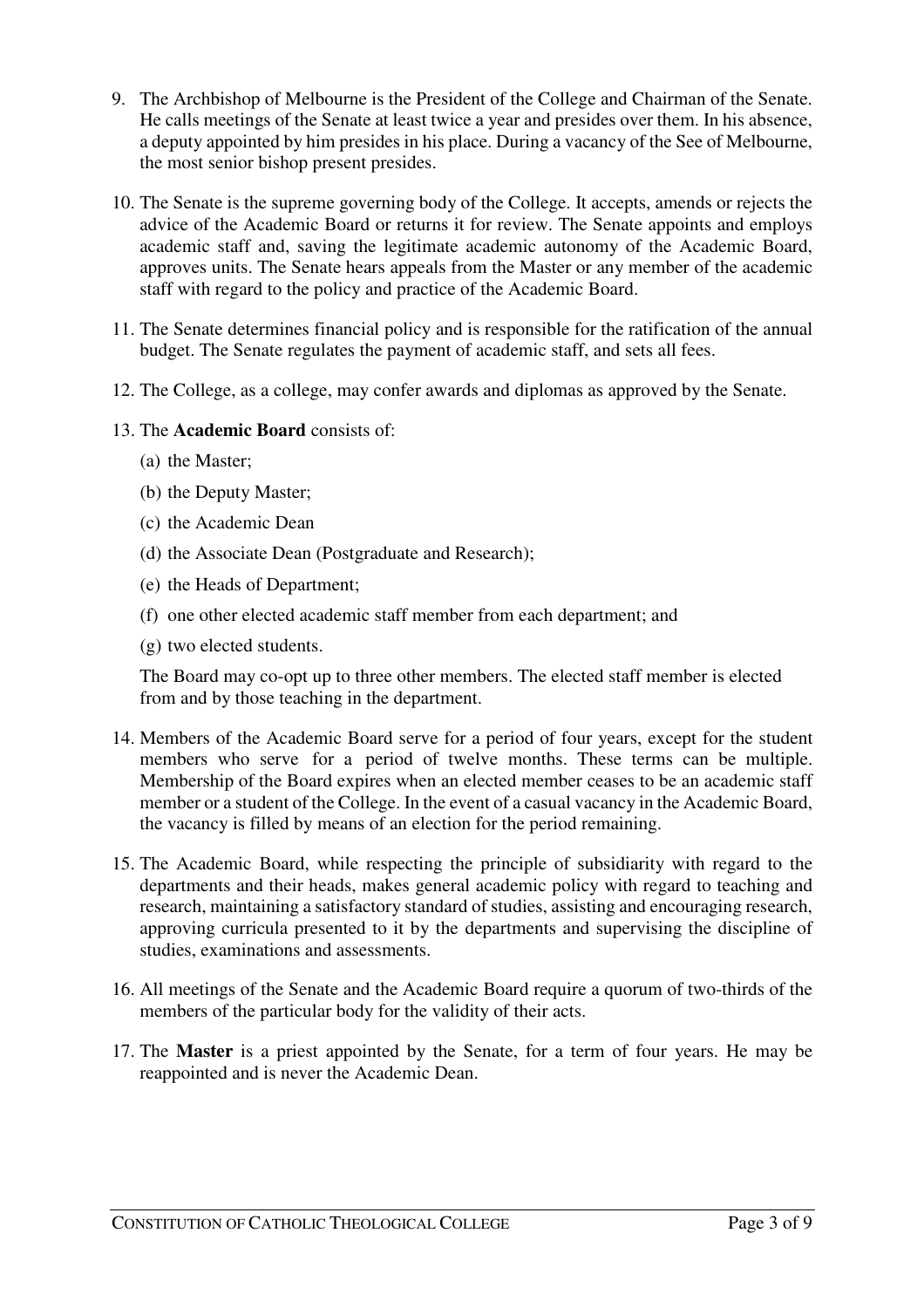- 18. The process for appointing a Master is as follows:
	- (a) Twelve months before the Master's term is due to expire, or as soon as possible after the Master's term has expired because of resignation or death, the Senate shall appoint a Returning Officer for the appointment of the Master, and the President shall write individually to the academic staff, the Deans of Studies of the affiliated seminaries, the President of the Students' Representative Council and the Librarian of Mannix Library, inviting each to nominate confidentially up to three priests whom they would consider suitable to be appointed Master.
	- (b) The President arranges the received nominations in alphabetical order, and forwards them to the Returning Officer.
	- (c) The Returning Officer advises each candidate of his nomination and asks whether he is willing to accept nomination.
	- (d) The Returning Officer sends the list of candidates who have accepted nomination, together with a curriculum vitae for each, to each member of the Academic Board.
	- (e) The Academic Board, after discussion, elects up to three candidates, using the method of election described in cann. 164 ff. of the Code of Canon Law.
	- (f) The Returning Officer sends the list of candidates and the curriculum vitae for each, to each member of the Senate, and advises the Senate of the number of votes each candidate received.
	- (g) The Senate may invite additional nominations or applications.
	- (h) The Senate, after discussion, elects the Master, using the method of election described in cann. 164 ff. of the Code of Canon Law.
- 19. The Master is the Chairman of the Academic Board and the chief executive officer of the College. In accordance with the directives of the Senate and Section 15 above, the Master is responsible for the making of policy with regard to normal academic, administrative, disciplinary and financial matters. In particular, he
	- (a) directs, promotes and co-ordinates the well-being of the academic community;
	- (b) represents the College to the general public, to civil and ecclesiastical authorities and in educational circles;
	- (c) convokes the Academic Board and presides over it at least three times a year;
	- (d) is responsible for the temporal administration; and
	- (e) refers more important matters to the President and the Senate.
- 20. At his discretion, the Master convenes meetings of the College Executive, consisting of the Deputy Master, the Academic Dean and the Associate Dean (Postgraduate and Research) to assist him in the conduct of the College.
- 21. The Master convenes meetings of all academic staff for consultation and information. Such meetings are also designed to foster the academic and cultural life of the College.
- 22. The Master convenes each semester a consultative meeting of the Deans of Studies of the affiliated seminaries, the Heads of Department, the Academic Dean and the Associate Dean (Postgraduate and Research) to review the progress of students and related matters.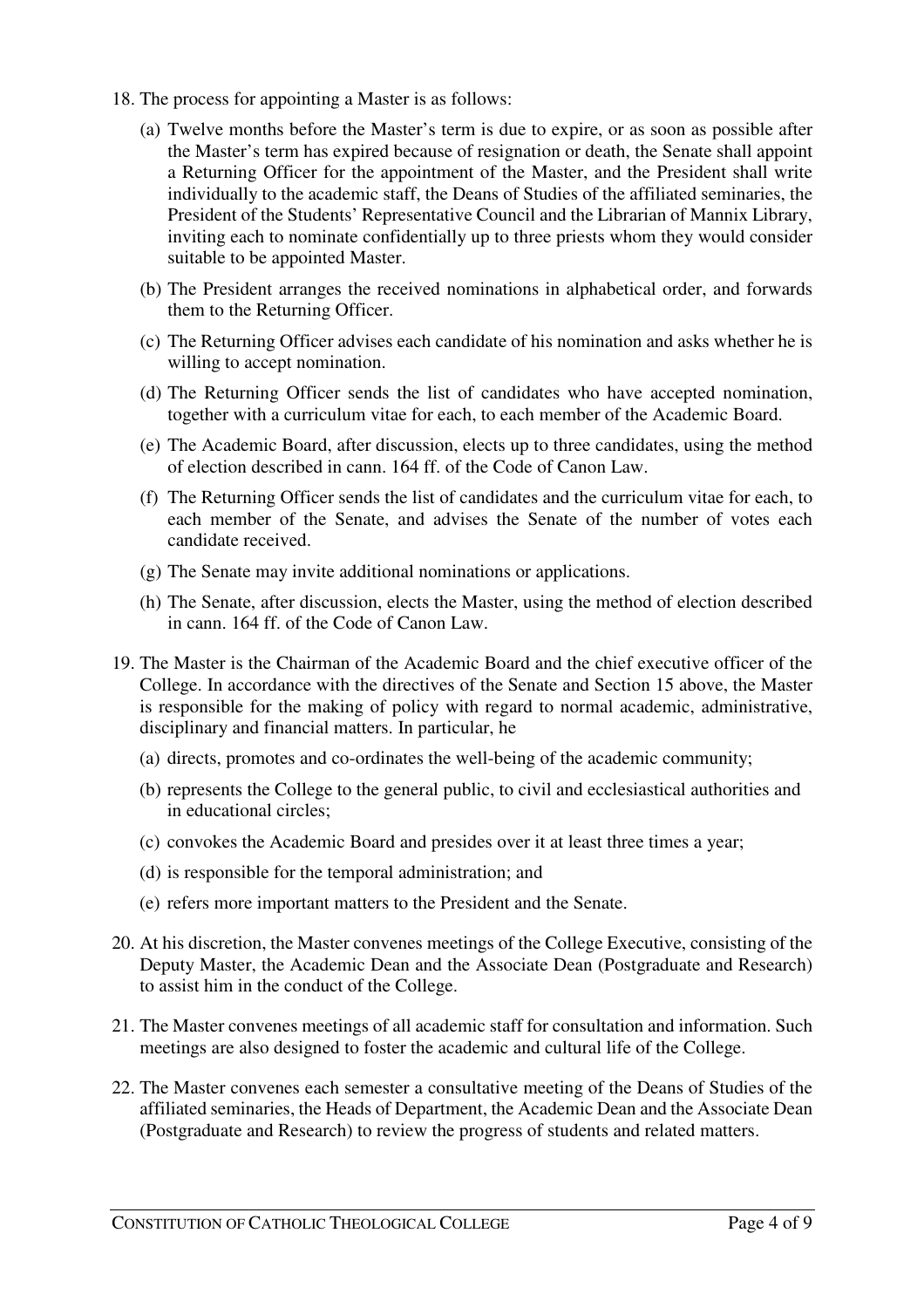- 23. The Master is responsible for the discipline of the students and may dismiss students under the norms established by the Senate.
- 24. The Master is responsible for the financial administration of the College in consultation with the appropriate authorities appointed by the Senate for this purpose.
- 25. The **Deputy Master** acts in the Master's place, in his absence, unless the Senate has made other provisions. The Deputy Master is appointed by the Senate for a term of four years, and may be reappointed. In the event of a casual vacancy, a Deputy Master is appointed by the Senate for the remainder of the term. The Deputy Master is never the Academic Dean.
- 26. The process for appointing a Deputy Master is as follows:
	- (a) Six months before the Deputy Master's term is due to expire, or as soon as possible after the Deputy Master's term has expired because of resignation or death, the Senate shall appoint a Returning Officer for the appointment of the Deputy Master, and the President (or his delegate) shall write individually to the academic staff, the Deans of Studies of the affiliated seminaries, the President of the Students' Representative Council and the Librarian of Mannix Library, inviting each to nominate confidentially up to three candidates whom they would consider suitable to be appointed Deputy Master.
	- (b) The President (or his delegate) arranges the received nominations in alphabetical order, and forwards them to the Returning Officer.
	- (c) The Returning Officer advises the candidates individually of their nomination and asks whether each is willing to accept nomination.
	- (d) The Returning Officer sends the list of candidates who have accepted nomination, together with a curriculum vitae for each, to each member of the Academic Board.
	- (e) The Academic Board, after discussion, elects up to three candidates, using the method of election described in cann. 164 ff. of the Code of Canon Law.
	- (f) The Returning Officer sends the list of candidates and the curriculum vitae for each, to each member of the Senate, and advises the Senate of the number of votes each candidate received.
	- (g) The Senate may invite additional nominations or applications.
	- (h) The Senate, after discussion, elects the Deputy Master, using the method of election described in cann. 164 ff. of the Code of Canon Law.
- 27. The **Academic Dean**, the officer of the Master in academic matters, is appointed by the Senate. The Academic Dean is normally appointed for four years. However, if this term of office is due to conclude at the same time as that of the Associate Dean (Postgraduate and Research), it may be extended for a further year. In the event of a casual vacancy, an Academic Dean is appointed by the Senate for a new term of four years.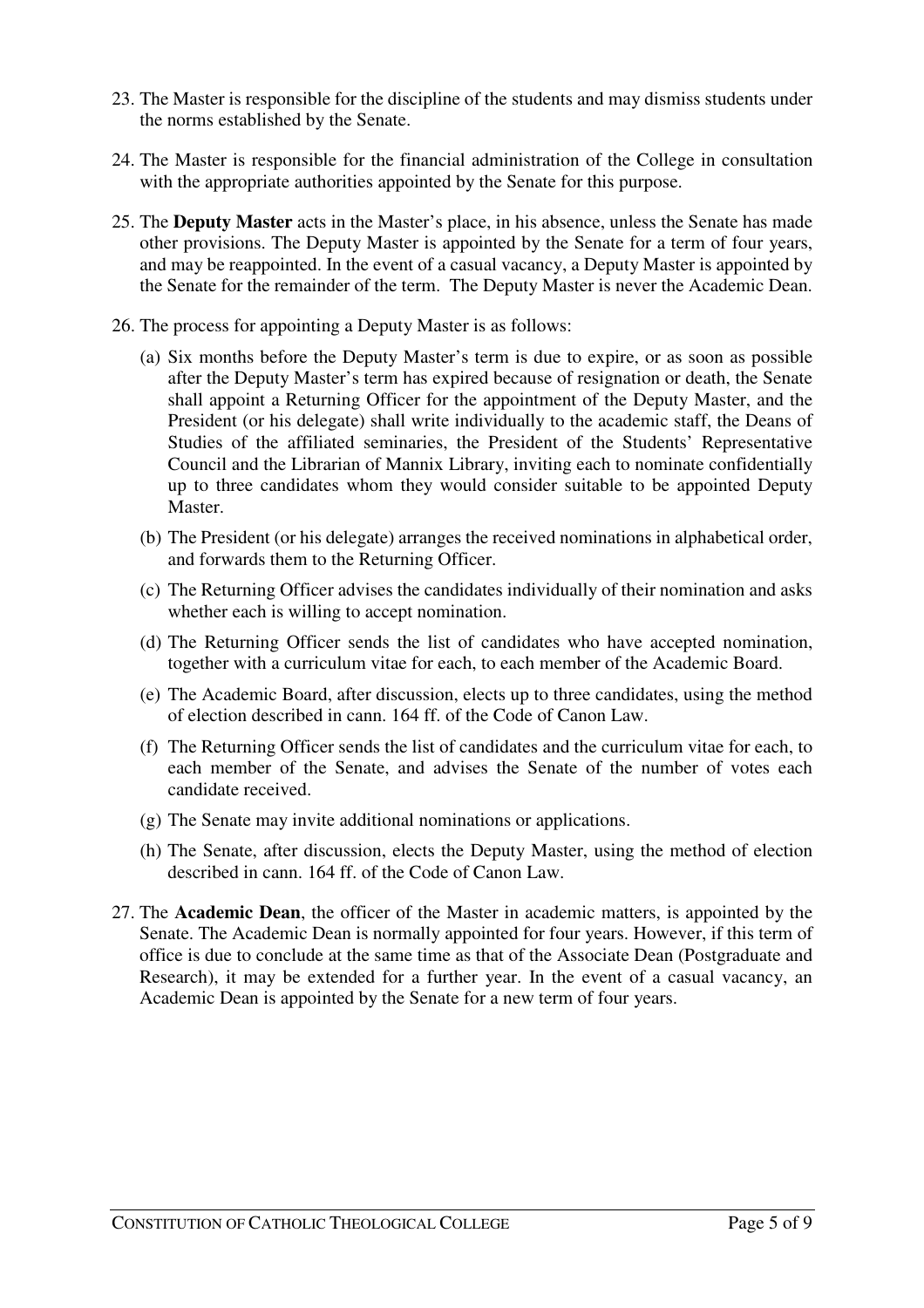- 28. In agreement with the Master and the Academic Board and in addition to the provisions of Sections 7, 13, 20, 22 and 49, the Academic Dean is responsible for:
	- (a) coordinating and progressing the development and implementation of academic policy, procedures and quality assurance for the College;
	- (b) academic advice, enrolment, progress and graduation of students in relation to undergraduate studies;
	- (c) advising staff on academic policy, procedures and quality assurance;
	- (d) matters set out in the Position Description for University of Divinity Academic Deans;
	- (e) representing the College to the University of Divinity in academic matters; and
	- (f) other matters as shall from time to time be agreed by the Master and Academic Board.
- 29. The process for appointing an Academic Dean is as follows:
	- (a) Six months before the Academic Dean's term is due to expire, or as soon as possible after the Academic Dean's term has expired because of resignation or death, the Senate shall appoint a Nomination Committee to make a recommendation to it concerning the appointment of an Academic Dean.
	- (b) The Nomination Committee shall be chaired by the Master, and shall have at least two other members, including one member of Senate and one member of Academic Board.
	- (c) The Nomination Committee invites advice from at least those eligible to nominate candidates for Master, as specified in Section 18(a) above.
	- (d) The Nomination Committee undertakes whatever other consultation and recruitment processes it deems to be appropriate.
	- (e) The Nomination Committee obtains the consent of the candidate(s) it intends to recommend and sends the list of candidates and the curriculum vitae for each, to each member of the Senate.
	- (f) The Senate may invite additional nominations or applications.
	- (g) The Senate, after discussion, elects the Academic Dean, using the method of election described in cann. 164 ff. of the Code of Canon Law.
- 30. The **Associate Dean (Postgraduate and Research),** the officer of the Master in academic matters relating to postgraduate studies and research, and the implementation of postgraduate and research policy, is appointed by the Senate. The Associate Dean (Postgraduate and Research) is normally appointed for four years. However, if this term of office is due to conclude at the same time as that of the Academic Dean, it may be extended for a further year. In the event of a casual vacancy, an Associate Dean (Postgraduate and Research) is appointed by the Senate for a new term of four years.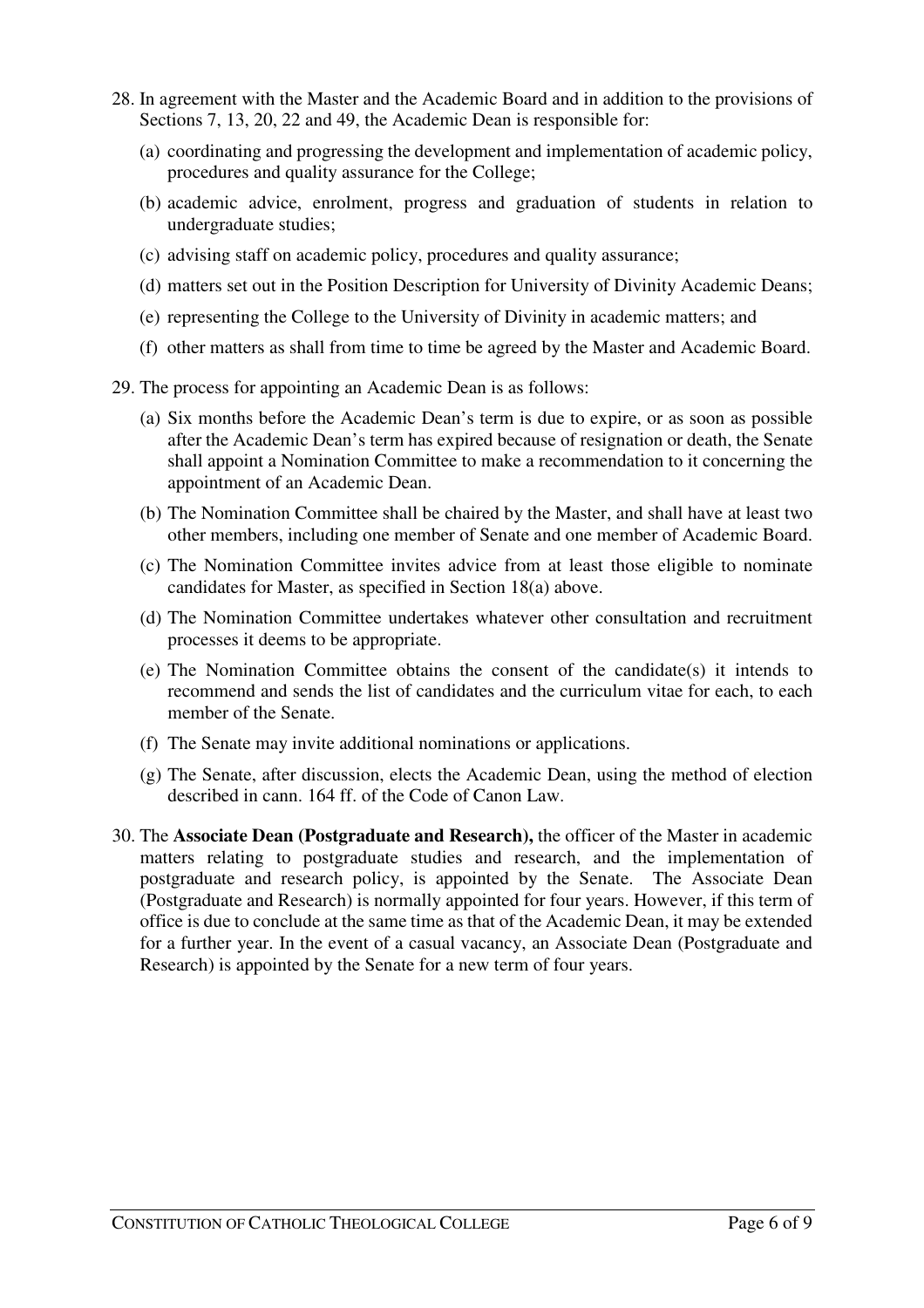- 31. In agreement with the Master and the Academic Board, and in addition to the provisions of Sections 7, 13, 20, 22 and 49, the Associate Dean (Postgraduate and Research) is responsible for:
	- (a) advising students about postgraduate and research studies;
	- (b) enrolment of students in postgraduate and research awards;
	- (c) advising and supporting staff in research activities and supervision;
	- (d) the development and implementation of policy regarding postgraduate studies and research;
	- (e) representing the College to the University of Divinity in all academic matters regarding postgraduate studies and research;
	- (f) matters set out in the Position Description for University of Divinity Research Coordinators; and
	- (g) other matters as shall from time to time be agreed by the Master and Academic Board.
- 32. The process for appointing an Associate Dean (Postgraduate and Research) is the same as that specified for the appointment of an Academic Dean in Section 28 above.
- 33. **The Academic Records Office** is the principal administrative arm of the College acting under the authority of the Master and under the delegated direction of the Academic Dean. The staff of the Academic Records Office files and keeps all records, provides administrative support to the Master, exercises responsibilities for student enrolments, invoices students, attends to College publicity, acts as the first point of contact for students inquiring about studying at Catholic Theological College and provides administrative support to the Master and the College Executive.
- 34. The departments are organised according to the following areas of study: Philosophy, Biblical Studies, Systematic Theology, Church History, Moral Theology and Canon Law, and Pastoral and General Studies.
- 35. The **Head of Department** is appointed by the Master for a term of four years from and after considering the persons presented by those appointed to teach in the department, according to the procedures set by the Academic Board. The Head of Department arranges in consultation with the Master, the Academic Dean and colleagues in the department the units to be taught and examined, subject to the appropriate approvals. In collaboration with the Master, the Head is also responsible for proposing to the Academic Board the names of new members of the Academic Staff.
- 36. **Academic Staff** are appointed by the Senate, on presentation by the Master on behalf of the Academic Board, after consultation (where applicable) between the Master and the appropriate Bishop or Major Superior.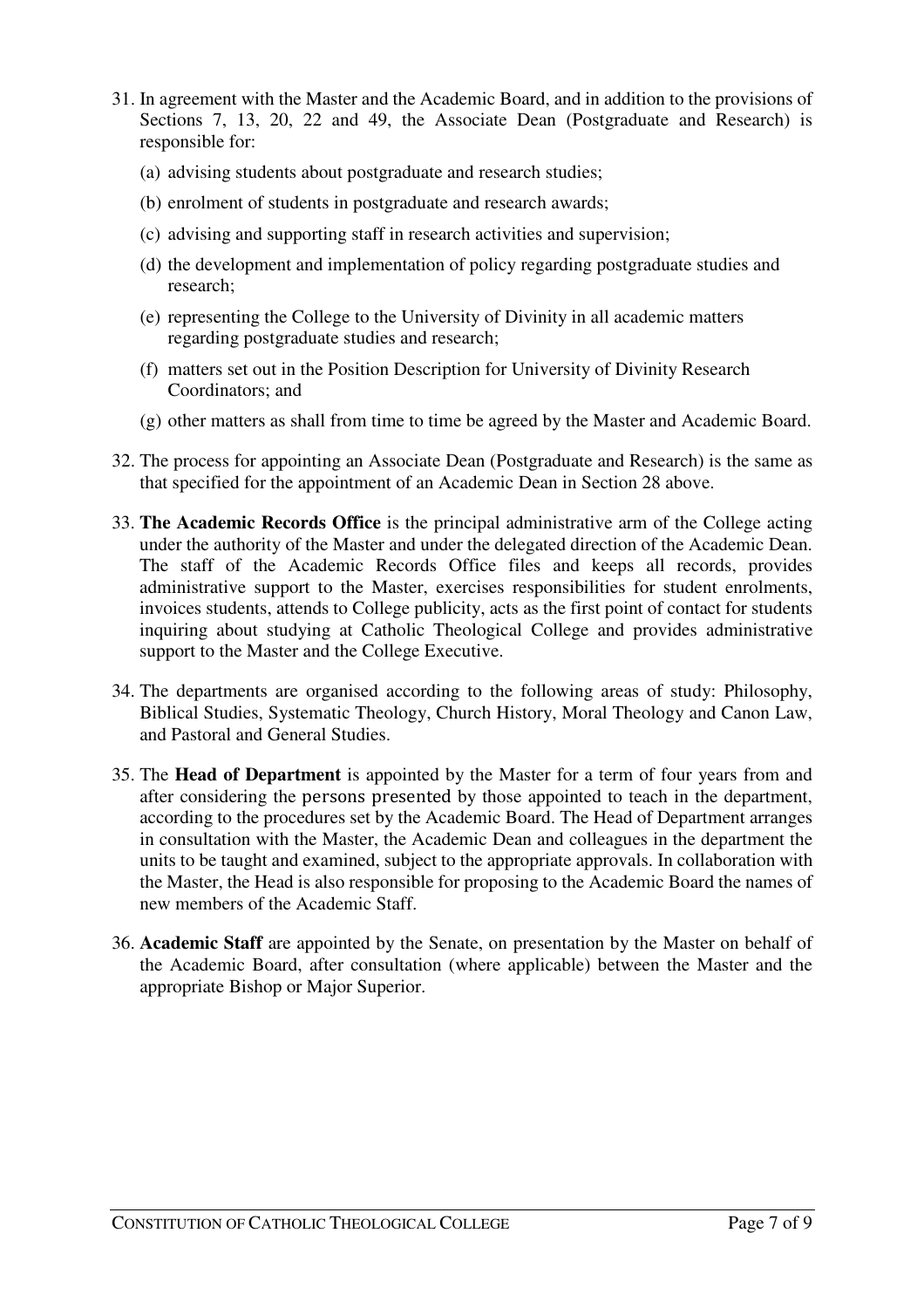- 37. To be appointed as a member of the academic staff of the College, a person must
	- (a) be distinguished by sound doctrine, solid learning, an upright character, a sense of responsibility and devotion to duty;
	- (b) possess the appropriate doctorate or its equivalent or academic achievement of distinction;
	- (c) have shown evidence of capacity for academic research, especially by published work; and
	- (d) have demonstrated teaching ability.

In selecting academic staff, thorough care is taken to appoint the best available individual, after due consideration of all four criteria and in the light of the theological needs and pastoral realities of the Catholic Church in Victoria and Tasmania and the intellectual and cultural temper of Australian Society.

- 38. Those who teach matters touching on faith and morals are to be conscious of their duty to carry out this work in full communion with the authentic magisterium of the Church, above all with that of the Roman Pontiff. Just freedom should be acknowledged in research and teaching so that due progress may be achieved in understanding the truths of divine revelation. This freedom in research and teaching is based on fidelity to God's Word as understood and interpreted by the Church's magisterium.
- 39. Academic staff are to be sufficient in number to develop and administer the required studies and to foster the development of the individual disciplines and the proper education of the students.
- 40. Academic staff should have sufficient freedom to pursue their duties in teaching and research.
- 41. The Senate determines conditions under which professional development of academic staff is provided.
- 42. In matters of shared professional interest, the academic staff are to collaborate with each other and with the academic staff of other institutions, especially with other Colleges of the University of Divinity.
- 43. There may be visiting academic staff who are invited to teach in particular units. A guest lecturer may be authorized by the Master in consultation with the Head of Department.
- 44. The appointment as a member of the academic staff of one who is not a Catholic requires the permission of the President.
- 45. A member of the academic staff, with the consent of the Bishop or Major Superior where required, may terminate his or her appointment with the appropriate notice or by mutual agreement between the member of the academic staff on the one hand and the Master and the Head of Department on the other.
- 46. As provided in cann. 192–193 of the Code of Canon Law, a person appointed to an office under this constitution may be removed from that office. If the competent authority considers there may be cause for such a removal, the principles of cann. 1740–1745 of the Code of Canon Law should be followed as closely as possible, after obtaining canonical and civil law advice.